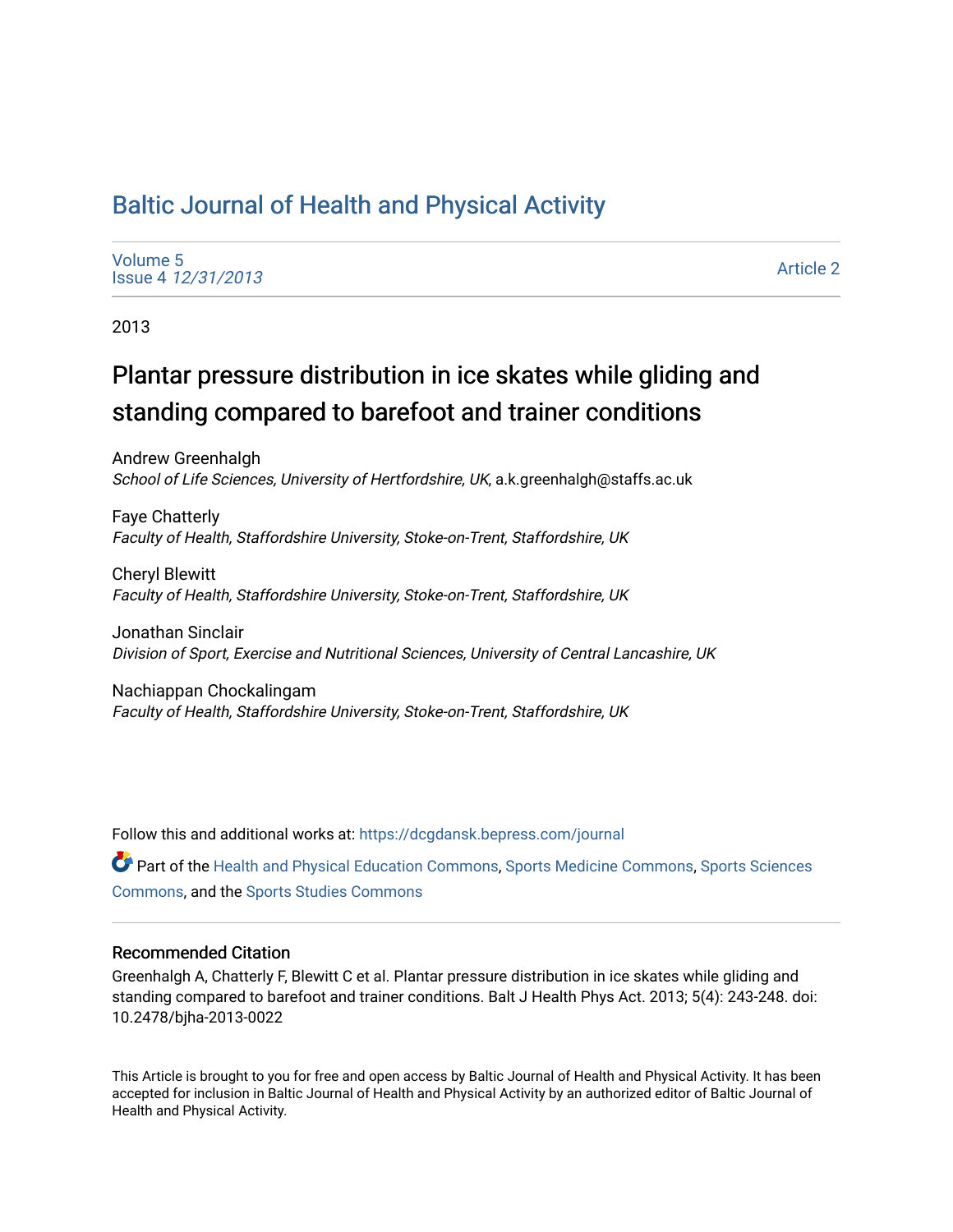

DOI: 10.2478/bjha-2013-0022

|                                                                                                                                                                                                                | <b>Plantar pressure distribution in ice skates while</b><br>gliding and standing compared to barefoot and<br>trainer conditions                                                                                                                                                                                                                                                                                                                                                                                                                                  |  |  |  |  |  |
|----------------------------------------------------------------------------------------------------------------------------------------------------------------------------------------------------------------|------------------------------------------------------------------------------------------------------------------------------------------------------------------------------------------------------------------------------------------------------------------------------------------------------------------------------------------------------------------------------------------------------------------------------------------------------------------------------------------------------------------------------------------------------------------|--|--|--|--|--|
| Authors' Contribution:<br>A - Study Design<br><b>B</b> - Data Collection<br>C - Statistical Analysis<br>D - Data Interpretation<br>E - Manuscript Preparation<br>F - Literature Search<br>G - Funds Collection | Andrew Greenhalgh <sup>1, 2 ABCDEF</sup> , Faye Chatterly <sup>2 ABDEF</sup> ,<br>Cheryl Blewitt <sup>2 ABDEF</sup> , Jonathan Sinclair <sup>3 CDEF</sup> ,<br>Nachiappan Chockalingam <sup>2 ADEF</sup><br>School of Life Sciences, University of Hertfordshire, UK<br>Faculty of Health, Staffordshire University, Stoke-on-Trent, Staffordshire, UK<br>Division of Sport, Exercise and Nutritional Sciences, University of Central<br>Lancashire, UK                                                                                                          |  |  |  |  |  |
|                                                                                                                                                                                                                | Key words: plantar pressure, footwear, ice skating.                                                                                                                                                                                                                                                                                                                                                                                                                                                                                                              |  |  |  |  |  |
| <b>Background:</b>                                                                                                                                                                                             | <b>Abstract</b><br>The aim of this study was to identify whether there are differences between plantar<br>pressure distributions experienced whilst wearing ice skates during ice-gliding,<br>compared to standing whilst barefoot, wearing trainers and wearing ice skates. The                                                                                                                                                                                                                                                                                 |  |  |  |  |  |
|                                                                                                                                                                                                                | results of this study aim to provide a greater understanding of the distribution of the<br>pressure through the ice skate to the human musculoskeletal system.<br><b>Material/Methods:</b> Nine female participants were recruited for this study (age 36.6 years $\pm$ 15.3, mass<br>63.7kg $\pm$ 7.4 height 1.63m $\pm$ 4.1). Pressure applied to the plantar surface of the feet<br>was recorded at 50Hz using an F-Scan sensor. Data was collected for 5 seconds<br>while participants performed an ice glide in their own ice skates. Standing data was     |  |  |  |  |  |
| <b>Results:</b>                                                                                                                                                                                                | collected over the same period of time while participants stood still on a carpeted<br>surface wearing their own ice skates, their own trainers and cotton socks without<br>shoes. For each condition 10 trials of data were collected.<br>The results reported similar peak pressure distributions under the plantar region of<br>the foot for standing and ice gliding while wearing ice skates. Furthermore, the results<br>identified a shift of peak pressure values to the forefoot and midfoot regions whilst<br>wearing ice skates compared to trainers. |  |  |  |  |  |
| <b>Conclusions:</b>                                                                                                                                                                                            | This research suggests information on plantar pressures during ice gliding may be<br>obtained from standing data in future research and that ice skates may expose the<br>wearer to an increased risk of plantar pressure related injuries in the forefoot/midfoot<br>regions of the feet.                                                                                                                                                                                                                                                                       |  |  |  |  |  |
| Word count: 2,046                                                                                                                                                                                              |                                                                                                                                                                                                                                                                                                                                                                                                                                                                                                                                                                  |  |  |  |  |  |
| Tables: 2<br>Figures: 2<br>References: 21                                                                                                                                                                      | Received: May 2012<br>Accepted: November 2013<br>Published: December 2013                                                                                                                                                                                                                                                                                                                                                                                                                                                                                        |  |  |  |  |  |

#### **Corresponding author:**

Dr Andrew Greenhalgh School of Life Sciences, University of Hertfordshire Hatfield, Hertfordshire, AL10 9AB United Kingdom Phone: +44 (0)1707 284000 E-mail: a.k.greenhalgh@staffs.ac.uk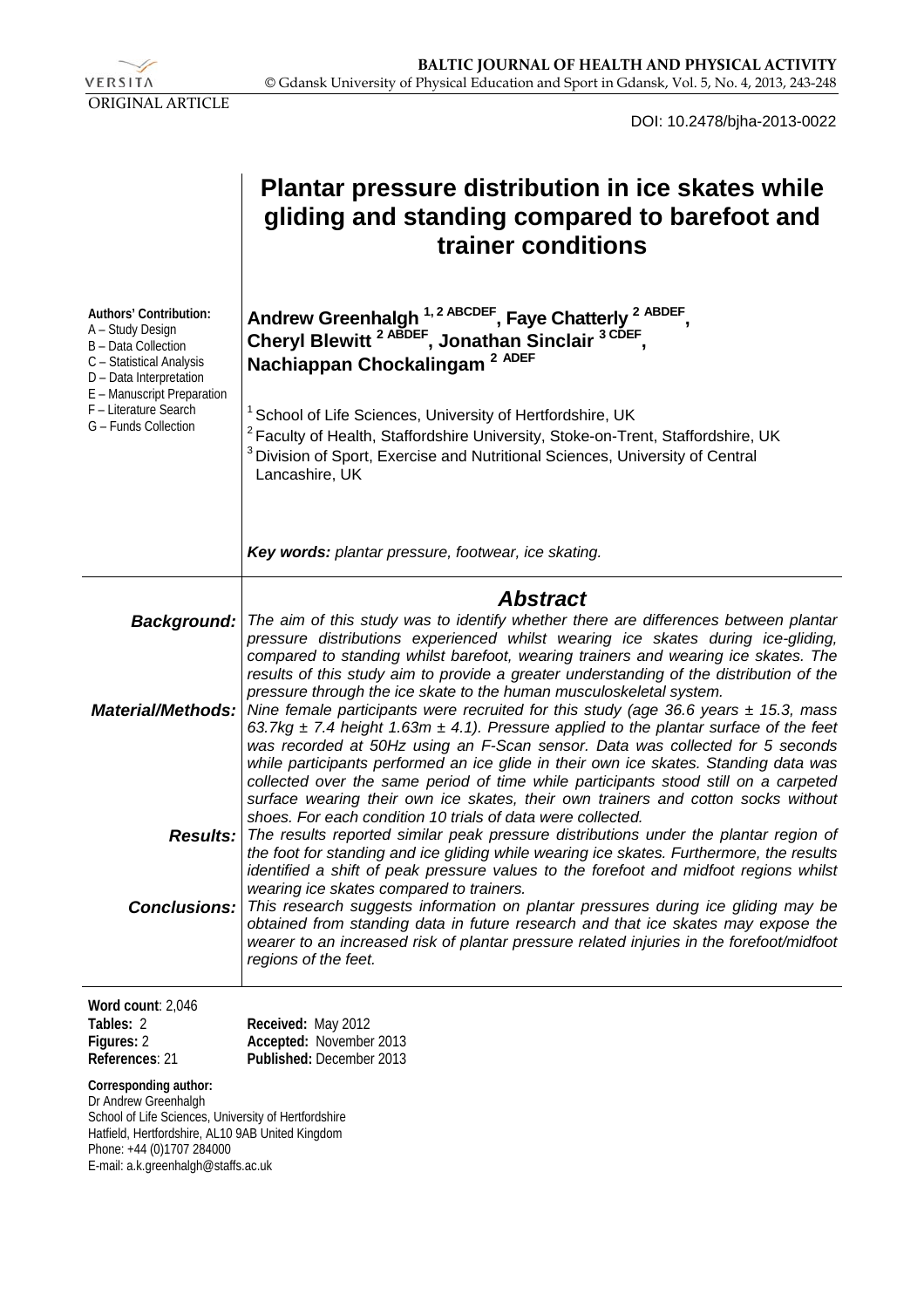### **Introduction**

Ice skating is a popular Olympic sport with disciplines including figure skating, speed skating, synchronized skating and ice hockey. In recent years figure skating has seen an increase in the incidence of injuries [1]. Injuries are most common in less experienced skaters [2]. Traumatic acute injuries have been reported as the most common injuries prevalent in both experienced and less experienced skaters [2, 3]. However, previous research has reported that overuse injuries are common amongst elite junior skaters [4]. Furthermore, stress fractures and related injuries in the lower extremities of skaters occur predominantly in the feet [5]. Excessive localised pressure between the plantar surface of the foot and the insole of the footwear has been linked to overuse injuries in the foot [6, 7, 8, 9].

Variations in footwear and orthotic conditions have been found to influence the magnitude of peak pressures applied to specific regions of the plantar surface [7, 10, 11, 12]. Previously, plantar pressure distribution patterns have been reported in ice skates, with and without orthotics, during jumping movements [13]. However, no actual values of pressure were reported in this research or in similar research measuring force distribution during figure skating jumps [14].

There appears to be a paucity of research investigating pressure distribution and magnitudes experienced at the plantar surface of the foot while gliding in ice skates. There is a clear need to investigate the magnitudes of peak pressures experienced in ice skates compared to other footwear. As such, the aim of this study was to investigate plantar pressure distribution in ice skates during gliding, and to compare these results to standing in no footwear, in trainers and in ice skates. The results of this study aim to provide footwear designers and manufacturers with a greater understanding of the distribution of pressure through the ice skate to the human musculoskeletal system, allowing design considerations where necessary.

## **Material and methods**

#### *Participants*

Nine female participants were recruited for this study (age 36.6 years  $\pm$  15.3, mass 63.7kg  $\pm$ 7.4 height 1.63m  $\pm$  4.1). The skaters were taken from a sample of a skating club that had members participating in youth as well as veteran figure skating hence the large age range. Participants were competitively involved in figure ice-skating at various levels and trained a minimum of three times per week. All were injury free at the time of data collection and completed an informed consent form. Ethical approval for this project was obtained from the University ethics committee and each participant provided written consent, in accordance with the declaration of Helsinki.

#### *Procedure*

An in-shoe plantar pressure measurement system (F-scan, Tekscan Inc, USA) was used to record pressure data across the plantar surface of the participant's feet at 50Hz. The sensors were calibrated to the manufacturer's guidelines. To record plantar pressure distribution in standing barefoot conditions, the in-shoe sensor was inserted into the socks of each participant and positioned under the plantar surface of each foot. The same type of cotton socks were used for each participant to reduce the influence of different sock texture on plantar pressure [15]. The participants were then instructed to stand as still as possible on a carpeted surface, their hands positioned freely by their side while focusing on a point in the distance. Five seconds of data was recorded for each trial with ten trials recorded in total. This procedure was repeated while participants wore trainers and ice skates with the F-scan sensors inserted inside the sock as before. The ice glide was recorded for five seconds for each trial along a four metre ice runway; each participant was instructed to push off one metre before the runway and only started slowing down at the end of the runway with their hands again positioned freely by their side (Fig. 1).

As with the other conditions, ten trials of gliding data were recorded for each participant. This number of trials with a nine-participant study of this type conformed to statistical guidelines previously recommended [16].

The plantar region of the foot was divided into nine anatomical areas: Area  $1 =$  Hallux,  $2 =$  Toes,  $3 = 1^{st}$  Metatarsal Head (1MTH),  $4 = 2^{nd}$  and  $3^{rd}$  Metatarsal Head (2&3MTH),  $5 = 4^{th}$  and  $5^{th}$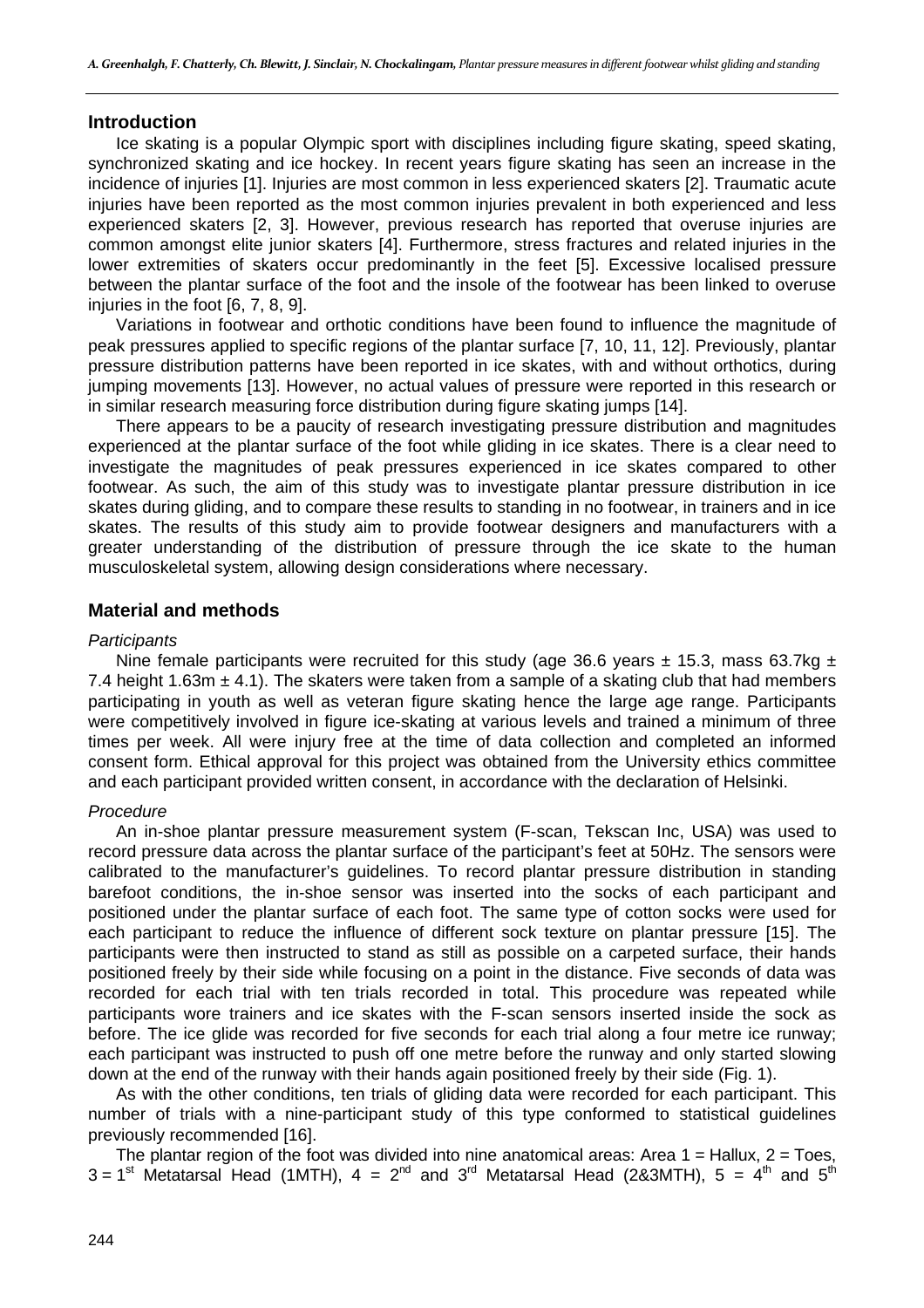Metatarsal Head (4&5MTH), 6 = Medial Arch (MA), 7 = Lateral arch (LA), 8 = Medial Calcaneus (MC) and 9 = Lateral Calcaneus (LC). Pressure and force data were reported for each area (Fig. 2).



Fig. 1. A participant wearing the F-scan in shoe pressure system with cuffs attached about the lower shanks



Fig. 2. Nine areas of the foot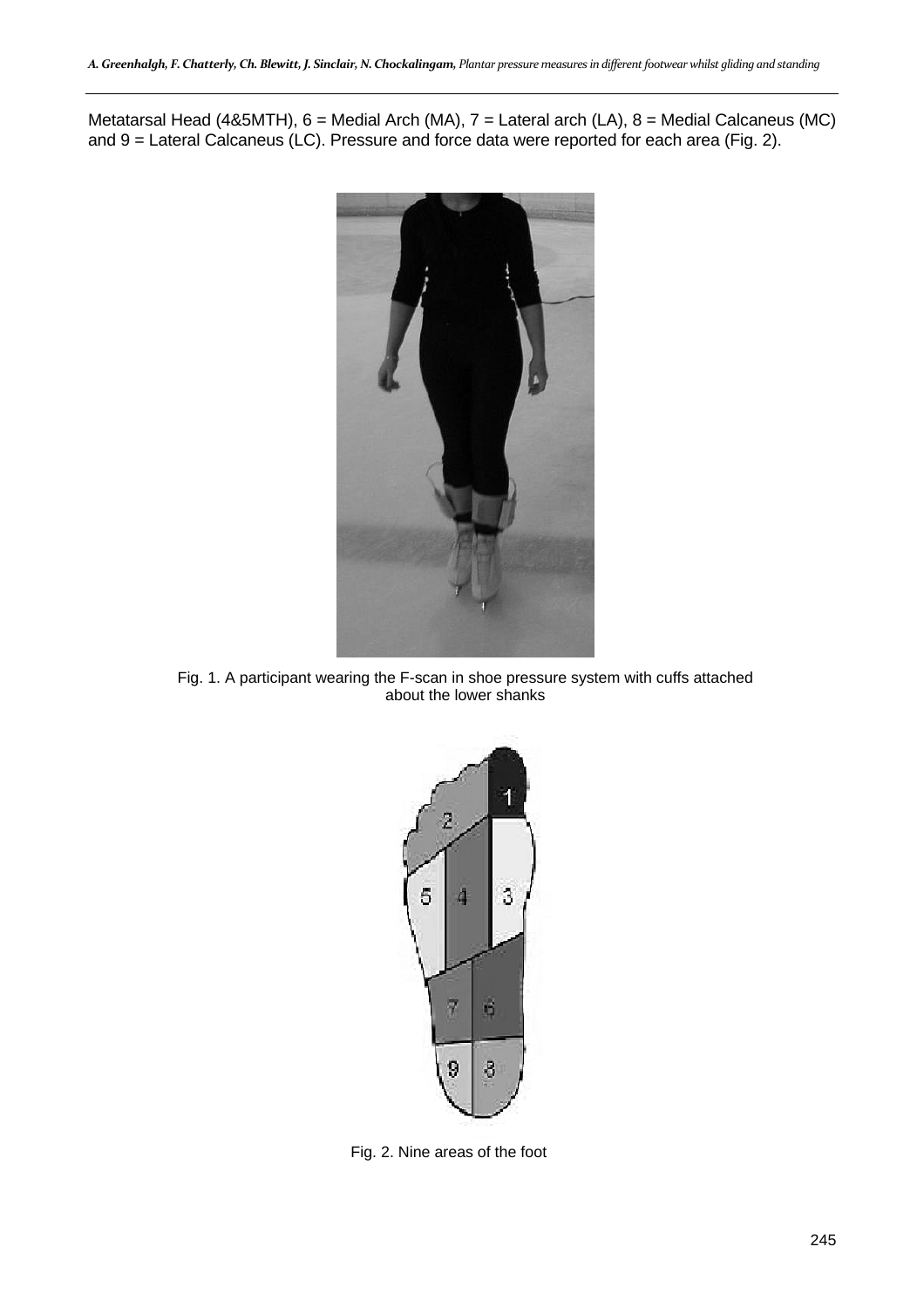ANOVAs were performed to compare participants' mean peak pressure and peak force in each of the areas of the plantar surface shown in Figure 2. Post hoc analysis using a Bonferonni test to control for type I error was used to identify significant differences at the p<0.05 level. All statistical procedures were quantified using SPSS 17.0 (SPSS Inc., Chicago, IL, USA).

# **Results**

#### *Peak pressures*

Peak pressure values for posterior (MC and LC) and forefoot (2&3MTH and 4&5MTH) areas were significantly higher ( $p < 0.05$ ) in the standing barefoot condition compared to the standing trainer condition (Table 1). However, significant (p < 0.05) increases in peak pressure values in the trainer condition were identified in the midfoot areas (MA and LA).

The ice skate standing and glide conditions presented significantly ( $p > 0.05$ ) higher peak pressures under the hallux when compared to barefoot and trainer conditions. A significant increase ( $p > 0.05$ ) was also found under the toes and 1MTH for the ice skate standing and gliding compared to barefoot and trainer conditions.

Ice skate glide and standing conditions also reported significant increases in peak pressures under the MA and significant decreases in peak pressures under the LC when compared to barefoot standing. In general, mean barefoot posterior pressures (MC and LC) values were consistently greater (p > 0.05) than the three shod conditions. Conversely, the LA, and MA, report a significant ( $p < 0.05$ ) increase for the three conditions compared to barefoot.

| Areas       |                    | Barefoot standing |                 | Trainers standing |           | Ice skates standing |                    | Ice skates gliding |  |
|-------------|--------------------|-------------------|-----------------|-------------------|-----------|---------------------|--------------------|--------------------|--|
|             | mean               | <b>SD</b>         | mean            | <b>SD</b>         | mean      | <b>SD</b>           | mean               | <b>SD</b>          |  |
| Hallux      | 27.94              | 16.46             | 32.16           | 16.70             | $61.61**$ | 22.78               | 53.96 <sup>*</sup> | 23.29              |  |
| <b>Toes</b> | 24.54              | 21.31             | 40.21           | 17.11             | 50.79**   | 18.69               | $36.74**$          | 21.22              |  |
| 1MTH        | 63.11              | 35.30             | 60.72           | 28.58             | $119.46*$ | 49.01               | 87.92**            | 40.47              |  |
| 2&3MTH      | 79.00 <sup>¥</sup> | 29.78             | 48.54           | 27.87             | 72.06     | 23.12               | 60.96              | 16.69              |  |
| 4&5MTH      | 75.86 <sup>¥</sup> | 31.80             | 48.22           | 18.02             | 66.94     | 18.97               | 58.90              | 18.17              |  |
| МA          | 6.30               | 10.88             | 41.16           | 20.78             | 44.99*    | 32.66               | 32.49*             | 29.39              |  |
| LA          | 45.33              | 28.36             | $71.61^{\circ}$ | 37.16             | $76.56^*$ | 58.10               | $60.03^*$          | 19.16              |  |
| <b>MC</b>   | 191.88*¥,¤         | 40.43             | 111.12          | 27.50             | 155.05    | 86.52               | 160.58             | 111.61             |  |
| LC          | $174.37**$         | 54.25             | 96.28           | 23.33             | 83.71     | 36.60               | 97.78              | 37.24              |  |

Tab. 1. Peak pressure values (kPa) for the plantar surfaces areas (n = 9) in the footwear conditions (n = 4)

 $* =$  significantly (p < 0.05) greater than barefoot standing,  $* =$  significantly (p < 0.05) greater than trainers standing,  $\mu$  = significantly (p < 0.05) greater than ice skate standing, # = significantly (p < 0.05) greater than ice skate gliding.

### *Peak force*

The plantar area under the 2&3MTH and the 4&5MTH reported a significant ( $p < 0.05$ ) increase in peak force for barefoot conditions compared to trainers. The ice skate conditions produced significant (p < 0.05) increases in peak forces applied to the area under the hallux and toes (Tab. 2) compared to barefoot and trainer conditions. Ice skate standing conditions also reported significantly ( $p < 0.05$ ) higher peak forces than in trainer standing under the 2&3MTH. Significantly (p < 0.05) higher peak force values were also identified under the MA in trainers, ice skate standing and gliding, compared to the barefoot condition. Furthermore, the trainer condition significantly ( $p < 0.05$ ) reduced peak force applied to the MC and LC plantar region compared to barefoot standing. Additionally, ice skate standing and gliding also significantly ( $p < 0.05$ ) reduced peak forces applied to the LC compared to barefoot conditions.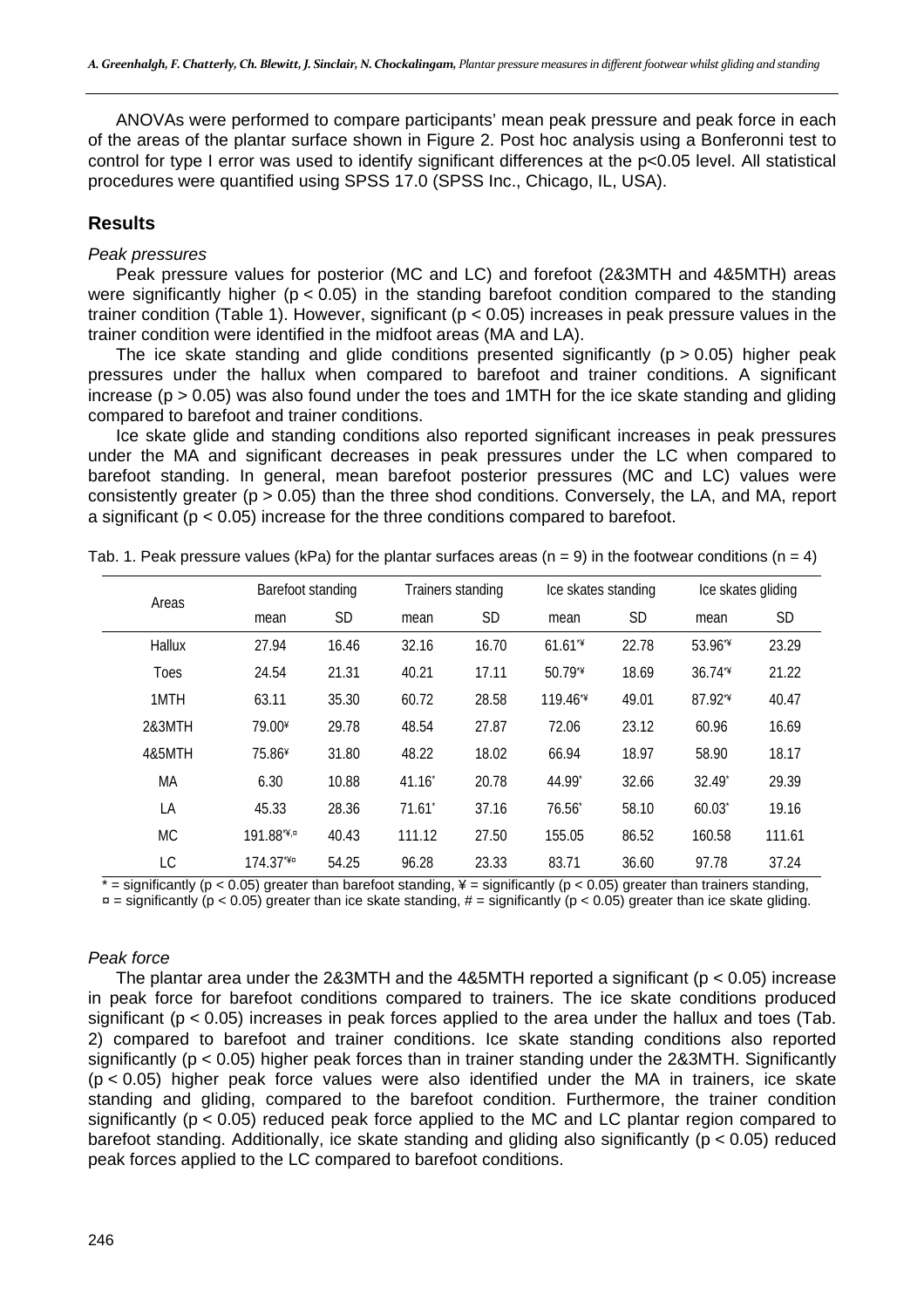| Areas       |          | Barefoot standing |                | Trainers standing |         | Ice skates standing |          | Ice skates gliding |  |
|-------------|----------|-------------------|----------------|-------------------|---------|---------------------|----------|--------------------|--|
|             | mean     | <b>SD</b>         | mean           | <b>SD</b>         | mean    | <b>SD</b>           | mean     | <b>SD</b>          |  |
| Hallux      | 2.20     | 1.80              | 2.53           | 1.64              | $5.79*$ | 2.63                | $5.41*$  | 2.43               |  |
| <b>Toes</b> | 1.73     | 1.76              | 2.77           | 1.11              | $6.23*$ | 6.47                | $3.57*$  | 2.31               |  |
| 1MTH        | 6.21     | 3.65              | 5.91           | 2.90              | 12.16   | 5.09                | 13.30    | 18.39              |  |
| 2&3MTH      | $7.72*$  | 3.24              | 4.62           | 2.98              | $7.15*$ | 2.49                | 5.89     | 1.85               |  |
| 4&5MTH      | $7.42*$  | 3.29              | 4.67           | 1.80              | $6.57*$ | 2.14                | 5.53     | 1.97               |  |
| МA          | 0.26     | 0.46              | $3.57^{\circ}$ | 2.33              | $3.43*$ | 1.99                | $2.25^*$ | 2.48               |  |
| LA          | 4.27     | 2.99              | 6.34           | 2.64              | 6.80    | 2.88                | 5.04     | 2.05               |  |
| <b>MC</b>   | $19.40*$ | 4.18              | 10.75          | 3.81              | 14.06   | 6.10                | 14.88    | 10.50              |  |
| LC          | 17.19¥¤# | 5.25              | 9.20           | 3.11              | 8.48    | 3.23                | 9.15     | 4.05               |  |

Tab. 2. Peak force values (N) for the plantar surfaces areas  $(n = 9)$  in the footwear conditions  $(n = 4)$ .

 $*$  = significantly (p < 0.05) greater than barefoot standing, \frac{ide{ide} = significantly (p < 0.05) greater than trainers standing,

 $\alpha$  = significantly (p < 0.05) greater than ice skate standing, # = significantly (p < 0.05) greater than ice skate gliding.

#### **Discussion**

The aim of the current investigation was to determine whether there are differences in plantar pressure distribution experienced whilst wearing ice skates during ice-gliding, compared to standing whilst barefoot, wearing trainers and wearing ice skates. This study represents the first known examination of the pressure that is applied to the plantar surface during skating.

The results indicate that no significant differences in peak pressures and forces ( $P > 0.05$ ) were observed at any of the nine anatomical areas between ice skate standing in comparison to ice gliding. As such with respect to plantar pressure distribution and magnitude it may be acceptable to consider ice skate standing to be similar to that of gliding.

During barefoot standing peak pressures in the forefoot were found to be greatest in the second and third metatarsal head region, which agrees with previous investigations [17, 18]. Whilst wearing trainers the peak pressures recorded were redistributed, reducing the pressure on this anatomical area. However, no such reduction could be identified ( $P > 0.05$ ) in either of the ice skate conditions. In other areas of the forefoot (hallux, toes and 1MTH) significant increases (P < 0.05) in both peak pressures and forces were observed in the ice skate conditions compared to both the barefoot and trainer conditions.

The heel raise on the ice skate compared to barefoot standing reproduces similar findings to assessments on heeled shoes, namely reduction in heel pressures [19, 20]. This is demonstrated by the observed decreases in peak pressure and force under the calcaneum in the ice skate and trainer conditions compared to barefoot. However, no significant differences (P < 0.05) were observed under the calcaneum between the trainer and ice skate conditions, although results suggest a trend towards an increase in force and peak pressure under the MC. Furthermore, the ice skate did not reduce midfoot pressures compared to the trainers, as was reported in the high heeled footwear research.

These results suggest there is a shift of peak pressure values to the forefoot and midfoot regions whilst wearing ice skates during standing and ice gliding. These findings are concerning as increased localised pressures have been shown to be potential areas for common foot problems [6, 7, 8, 9, 21]. As such it appears that ice skating may expose the human body to an increased risk of injury to the midfoot and forefoot regions. It should, however, be mentioned that the reduction in peak pressures under the heel during skating may be of some benefit. However, overall this research appears to show that the trainer conditions protect the foot from such injuries more effectively. Ice skaters with a history of foot injuries linked to loading specific sites of the foot